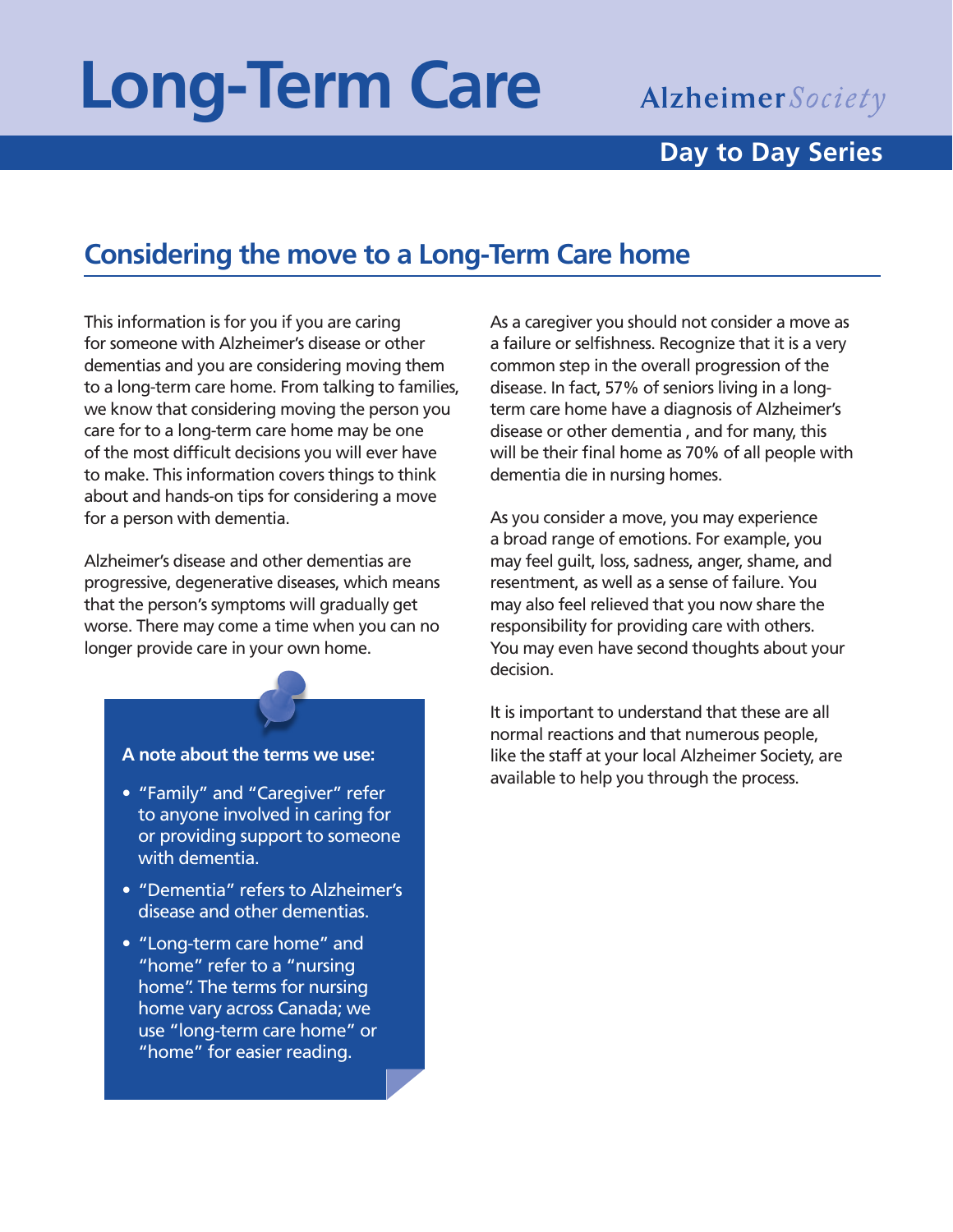#### **Reasons for considering a move**

There are no rules guiding when you will come to the conclusion that a move is necessary.

You may consider a move for a variety of reasons:

- The condition of the person with dementia has worsened. They may have been in hospital and their needs are becoming more complex so they require more help on a day-to-day basis.
- You are concerned about the person's safety.
- You no longer feel able to provide the full time care that the person requires to enjoy the highest possible quality of life.
- Your health and abilities have changed or you are exhausted.

#### **A Balancing Act**

When considering how best to meet the needs of the person with dementia, you need to remember to balance their needs with your own well-being. Use the following checklist to help assess how stress may be affecting your life.

 "Everyone said it's time for your mom to move to a long-term care home. You've done enough, it's taking a toll. I had a lot of guilt. You almost feel like a failure, but you're trying to do the impossible." – Caregiver in Nova Scotia, Canada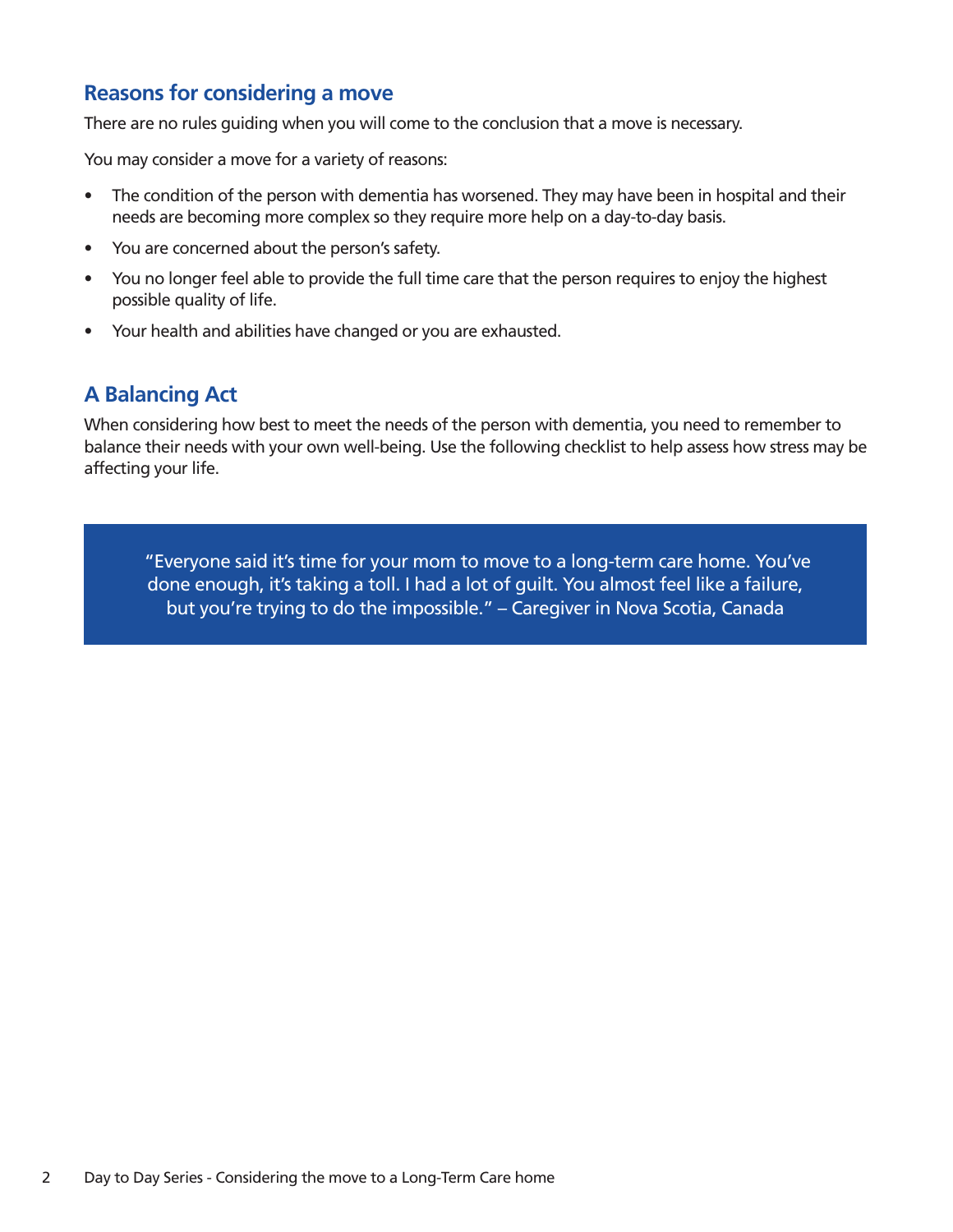

#### **Caregiver Stress Assessment Checklist**

Answer the following questions by selecting "Never," "Sometimes," or "Often."

| <b>Questions</b>                                                                                   | <b>Never</b> | <b>Sometimes</b> | <b>Often</b> |
|----------------------------------------------------------------------------------------------------|--------------|------------------|--------------|
| Do you have difficulty falling asleep?                                                             |              |                  |              |
| Do you wake up in the middle of the<br>night?                                                      |              |                  |              |
| Do you have stressful dreams?                                                                      |              |                  |              |
| Have you gained or lost weight recently<br>without intending to?                                   |              |                  |              |
| Do you get sick more often than you used<br>to (e.g., frequent colds or flu)?                      |              |                  |              |
| Have you developed chronic health<br>problems (e.g., backache, headaches, high<br>blood pressure)? |              |                  |              |
| Do minor upsets make you cry, angry or<br>unusually agitated?                                      |              |                  |              |
| Do you find it difficult to control your<br>temper?                                                |              |                  |              |
| Do you feel pressure to hold things<br>together?                                                   |              |                  |              |
| Are you feeling hopeless about your<br>situation?                                                  |              |                  |              |
| Have you given up hobbies or interests<br>that you enjoy?                                          |              |                  |              |
| Are you spending less time with others?                                                            |              |                  |              |
| Is caregiving affecting your career?                                                               |              |                  |              |

*If you answered "sometimes" or "often" to many of these questions, you may need help balancing caring for the person with dementia and caring for your own well-being. No matter how close you are to the person, you may want to consider including others in the caregiving role. Caregiving involves a range of responsibilities and sharing these responsibilities will help you and the person with dementia have a better quality of life.*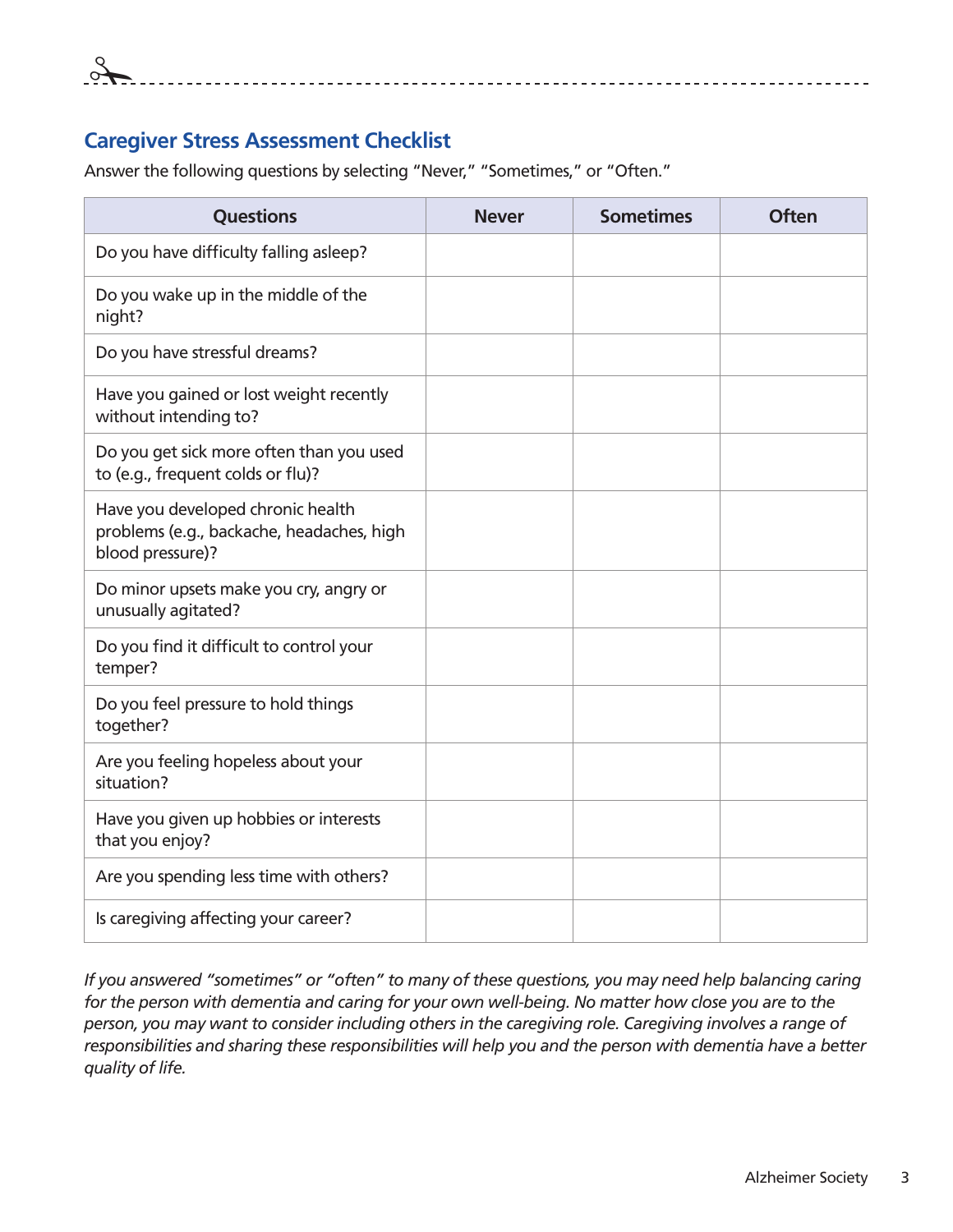#### **Finding the right long-term care home**

To help make the best decision, familiarize yourself with the long-term care homes in your area and ask questions about the services, policies, and costs so you are ready to make a decision quickly when a room becomes available.

In addition, you may find it useful to bring along a friend or family member for input and support. It is also helpful to talk to residents and their family members. Some long-term care homes provide tours that are led by family volunteers giving you a chance to speak with other families of residents and ask questions.

Pay attention to your gut feelings; these are your instincts, which can be very helpful in determining if a home is appropriate for the person you are caring for.

When a room becomes available in a long-term care home that you have applied to, the home often requires that you decide quickly if you would like to take the room or not. There are stiff penalties if you decide not to take the room such as being put on the bottom of the waiting list.

#### **About waiting lists**

Your position on the waiting list, wait times, and the number of available rooms vary from one home to another and are constantly changing. Room availability is based on priority needs such as the person with dementia's condition, how much support the person currently has, and your condition as the caregiver.

If you urgently need to relocate the person with dementia to a home, a room may become available that is not your first choice. In this case, you can stay on the waiting list of the home that is your first choice and transfer the person with dementia as soon as room becomes available there.

However, once the person moves into a home, it is important to weigh the advantages and disadvantages of another move for both the person and yourself. If you have any questions, contact your local community care office or the health care professional that you are working with.

#### **Your homework**

To help find the right long-term care home, follow these tips:

- Consider what your priorities and expectations are in a long-term care home. It is important to know that there are differences between private and publicly funded homes. Sometimes you don't get what you pay for; a more expensive room does not necessarily mean that the person will get better care.
- Contact your local community health centres for information about the long-term care application process in your area. Some communities have a number of homes to choose from. Make a list of long-term care home options and then narrow the list down to ones you would like to visit.
- Visit each home on your list to see firsthand what each one has to offer. Bring your list of priorities, expectations, and any questions you may have to the visit so that you don't leave out anything important. Some long-term care homes allow the person with dementia to visit the home and become familiar with it by way of day programs or respite services.
- Even after an extensive search, you may not find everything you want in a single home. Try to be flexible and consider whether you could work with the staff to meet the needs of the person with dementia.

Use the following checklist to help make the best decision for the person with dementia.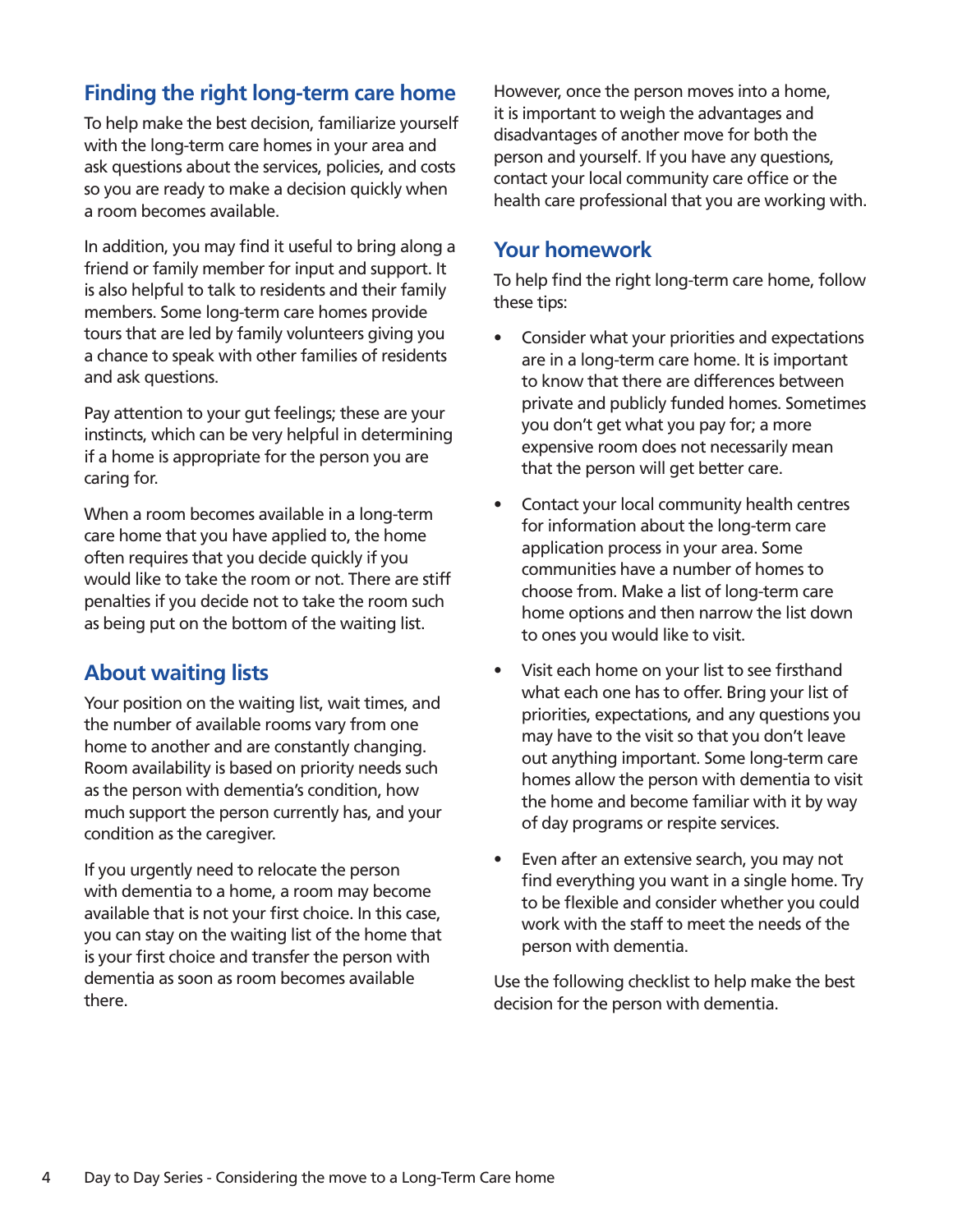#### **Long-term Care Home Checklist**

Make a copy of this checklist to use as you research and visit each long-term care home.

Long-term care home name:

 $\Box$  Private home  $\Box$  Publicly funded home

Visit date:

| Things to check before visiting the home                                                                                      | <b>Yes</b> | <b>No</b> | <b>Notes</b>                                                                                                       |
|-------------------------------------------------------------------------------------------------------------------------------|------------|-----------|--------------------------------------------------------------------------------------------------------------------|
| There are specific units for people with<br>dementia.                                                                         |            |           | How is the unit different from<br>$\bullet$<br>other areas of the home? Is it a<br>secure, locked area?            |
| The person with dementia is able to live here<br>throughout the course of the disease.                                        |            |           |                                                                                                                    |
| The home tells me the cost of the room and<br>whether there are additional costs for extra care<br>as the disease progresses. |            |           | How much does the room cost?<br>If there are additional costs, how<br>much are they?                               |
| The home offers tours and I know how to book<br>one.                                                                          |            |           |                                                                                                                    |
| There is a waiting list.                                                                                                      |            |           | If so, approximately how long is<br>it?                                                                            |
| There are rules about waiting lists (e.g., people<br>in crisis situations are given priority).                                |            |           |                                                                                                                    |
| The home is accredited and inspected regularly.                                                                               |            |           | If inspectors made<br>$\bullet$<br>recommendations during the last<br>inspection, ask for a copy of the<br>report. |

| Things to check while visiting the home                                  | <b>Yes</b> | <b>No</b> | <b>Notes</b>                                                                              |
|--------------------------------------------------------------------------|------------|-----------|-------------------------------------------------------------------------------------------|
| <b>Physical Setup</b>                                                    |            |           |                                                                                           |
| The location is convenient and easy for me to<br>visit.                  |            |           | How long is the commute? Is it<br>accessible by public transit? Is<br>there free parking? |
| The home is clean and tidy without seeming<br>institutional and sterile. |            |           | Are there unpleasant odours?                                                              |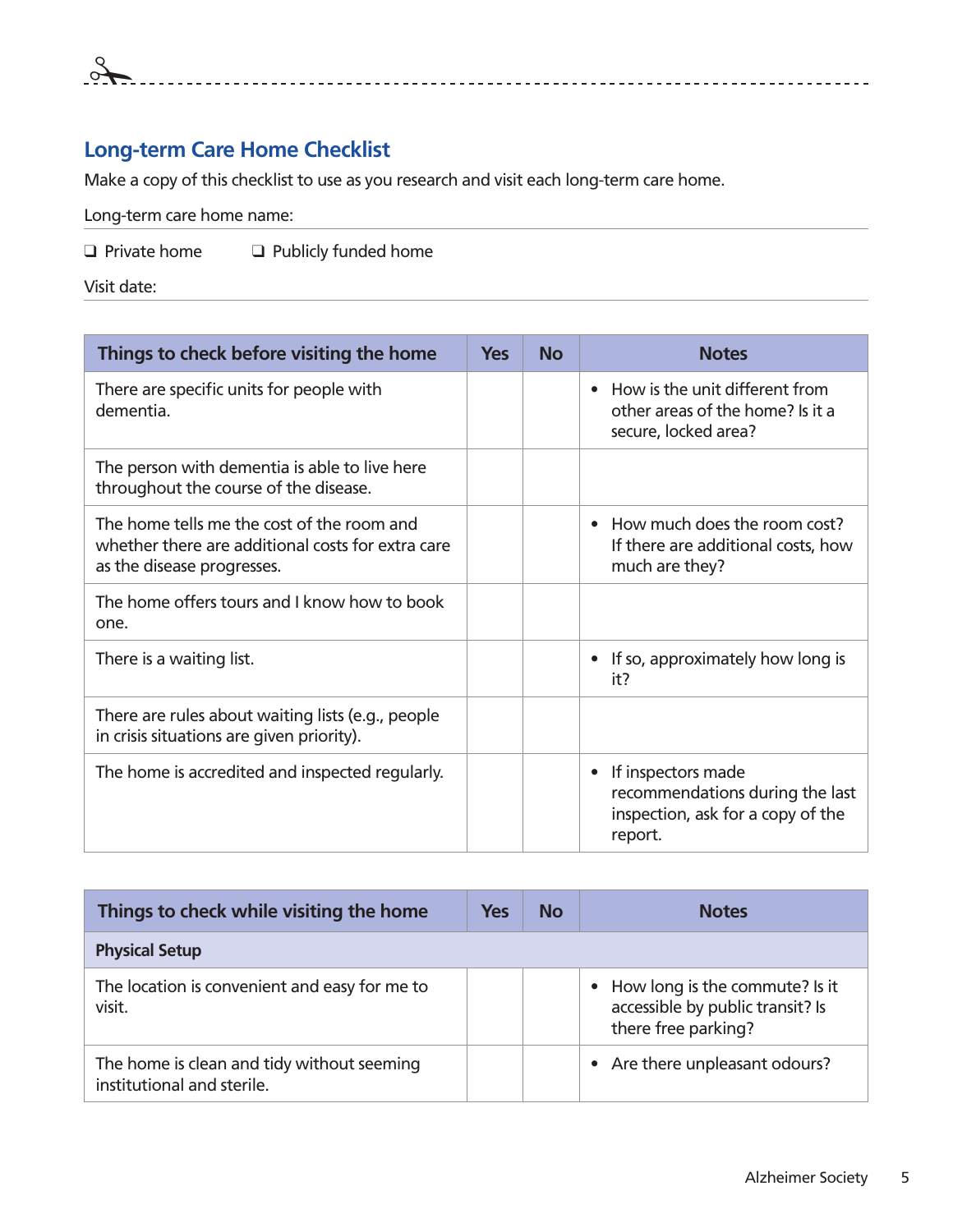| Things to check while visiting the home                                                                                                                                                            | <b>Yes</b> | <b>No</b> | <b>Notes</b>                                                                                                                          |
|----------------------------------------------------------------------------------------------------------------------------------------------------------------------------------------------------|------------|-----------|---------------------------------------------------------------------------------------------------------------------------------------|
| Physical Setupcont'd                                                                                                                                                                               |            |           |                                                                                                                                       |
| There are quiet areas for visitors to spend time<br>with residents.                                                                                                                                |            |           |                                                                                                                                       |
| Residents can walk safely and easily indoors and<br>outdoors.                                                                                                                                      |            |           |                                                                                                                                       |
| The bathrooms are clean with safety devices like<br>grab bars.                                                                                                                                     |            |           | Do they easily accommodate<br>$\bullet$<br>mobility aids like walkers?                                                                |
| There are clear signs throughout the home to<br>help residents get around the home (e.g., a<br>picture of a toilet on the bathroom door).                                                          |            |           |                                                                                                                                       |
| <b>Resident Care and Staff Training</b>                                                                                                                                                            |            |           |                                                                                                                                       |
| There is consistent staff assigned to each resident<br>so staff and residents can get to know each other.                                                                                          |            |           | Is there a rotation of many staff<br>$\bullet$<br>assigned to each resident?                                                          |
| All staff is trained to care for residents with<br>dementia.                                                                                                                                       |            |           | How frequently does all staff<br>$\bullet$<br>attend refresher courses?                                                               |
| I see staff talking to residents in a personable<br>manner, clearly showing that they know each<br>resident as a unique individual.                                                                |            |           |                                                                                                                                       |
| I see staff trying to understand what residents<br>are trying to communicate through their actions.                                                                                                |            |           |                                                                                                                                       |
| There are regular care planning meetings that<br>can include family members (e.g., a care plan<br>is a standard document for each resident that<br>includes everything about the resident's care). |            |           | Can families request a care<br>$\bullet$<br>meeting? How?                                                                             |
| With consent, the home shares information<br>about the resident readily and routinely with<br>family members.                                                                                      |            |           | How does the home share the<br>$\bullet$<br>information?<br>If I have concerns, who is my<br>$\bullet$<br>main contact?               |
| There is a doctor on call.                                                                                                                                                                         |            |           | Can a resident keep their family<br>$\bullet$<br>doctor if they like?<br>What are the pros and cons of<br>$\bullet$<br>this decision? |
| The home has access to other services (e.g.,<br>opticians, dentists, physiotherapists, chiropodists<br>(foot care), hairdresser).                                                                  |            |           | Are there costs for these services?<br>$\bullet$                                                                                      |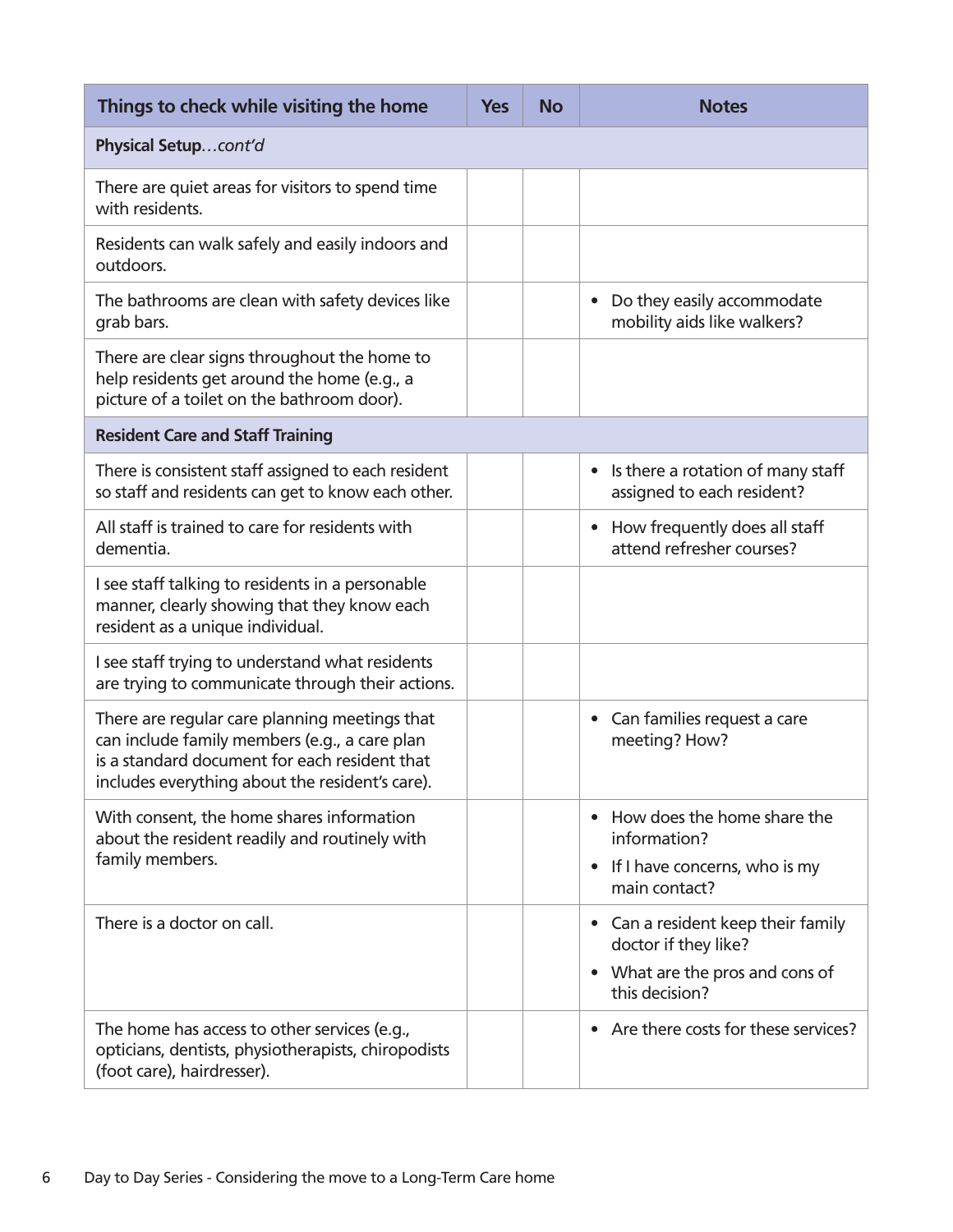| Staff uses restraints (e.g., seatbelts in<br>wheelchairs, bedrails, antipsychotic medications)<br>and I can see a copy of the restraint policy.  | If yes, when and why?<br>$\bullet$<br>Is this something I am<br>$\bullet$<br>comfortable with?                                                                                                                                 |
|--------------------------------------------------------------------------------------------------------------------------------------------------|--------------------------------------------------------------------------------------------------------------------------------------------------------------------------------------------------------------------------------|
| Medical emergencies are handled appropriately.                                                                                                   | How are medical emergencies<br>$\bullet$<br>handled?<br>Under what circumstances are<br>$\bullet$<br>residents transferred to hospital?                                                                                        |
| Staff is able to provide palliative care (to reduce<br>distress and provide enhanced comfort, dignity<br>and pain control at end-of-life stage). |                                                                                                                                                                                                                                |
| <b>Daily Life</b>                                                                                                                                |                                                                                                                                                                                                                                |
| Each resident has a flexible daily routine (e.g.,<br>home can accommodate a resident who is used<br>to having breakfast at 11am).                |                                                                                                                                                                                                                                |
| The menu is good in all important ways<br>(e.g., varied, appealing, nutritious, and can<br>accommodate special dietary needs).                   |                                                                                                                                                                                                                                |
| The home considers different cultural, religious,<br>and spiritual needs.                                                                        | Do I have specific cultural,<br>$\bullet$<br>religious, or spiritual issues to ask<br>about?                                                                                                                                   |
| There are a variety of meaningful activities for<br>groups and individuals.                                                                      | What are they?<br>$\bullet$<br>Are they available during<br>$\bullet$<br>evenings and weekends? Ask for<br>a program schedule.<br>Is there a volunteer visiting<br>$\bullet$<br>program for additional one-on-<br>one support? |
| I see residents that are inactive (e.g., falling<br>asleep in front of the television).                                                          |                                                                                                                                                                                                                                |
| The visitors' policy suits the needs of the person<br>with dementia and my needs as a visitor.                                                   | What is the policy regarding<br>$\bullet$<br>visits?<br>What are the visiting hours?<br>$\bullet$<br>Can a caregiver or friend sleep<br>$\bullet$<br>over to comfort and assist a sick<br>resident?                            |
| The home allows visitors to join the resident for<br>meals.                                                                                      | Is there a cost?<br>$\bullet$                                                                                                                                                                                                  |